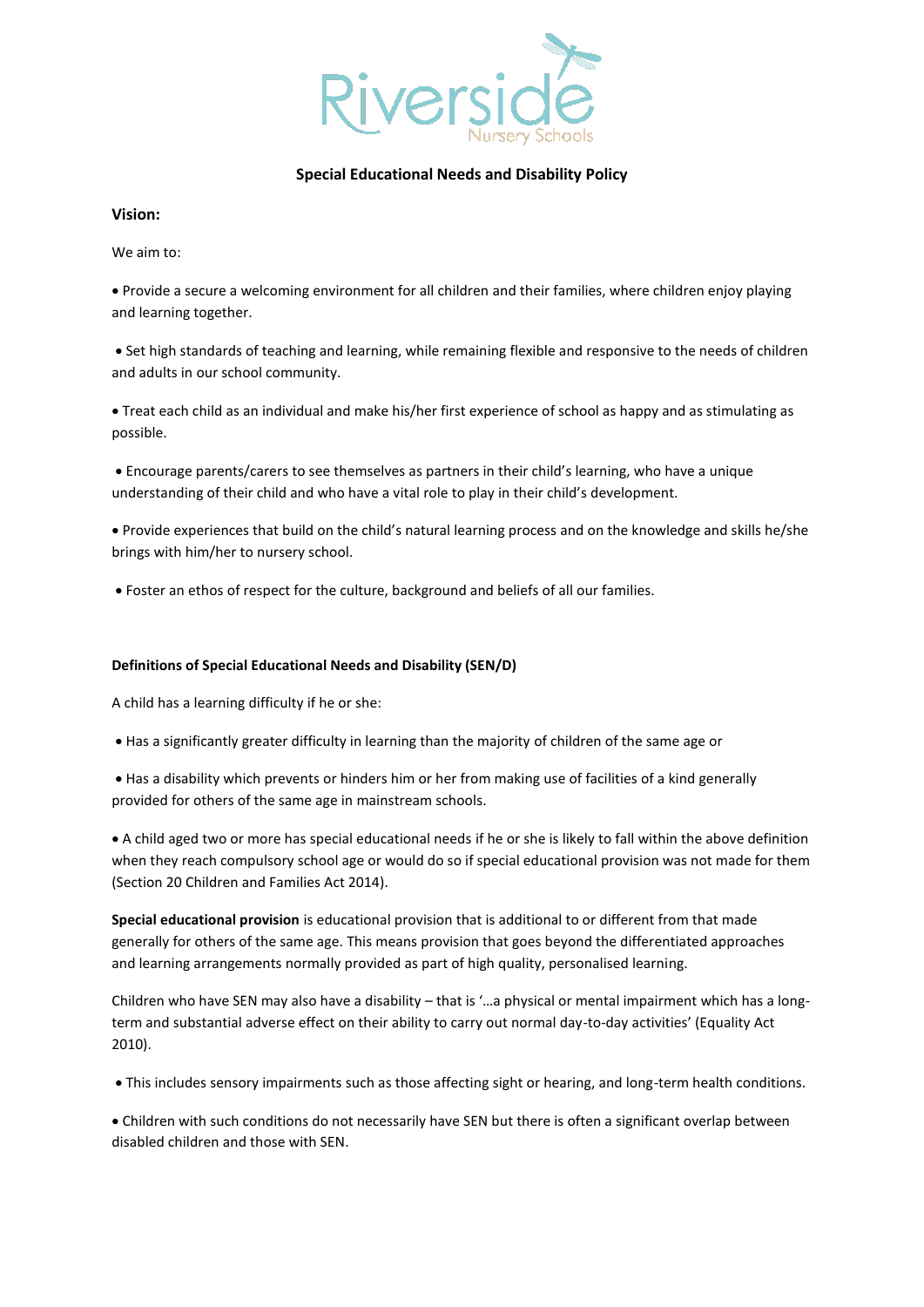• Where a disabled child requires special educational provision they will also be covered by the SEN definition. Children must not be regarded as having a learning difficulty solely because the language of their home is different from the language in which they will be taught. However such children should be carefully monitored so that a child with special education needs is not overlooked because of his/her home language.

## **Our approach to SEN/D**

• To work within the Special Educational Needs and Disability Code of Practice 0-25

• To adhere to the principles outlined in the Children and Families Act

• To welcome children with special educational needs as part of our community and to ensure that all children have an equal opportunity to engage in the Early Years Foundation Stage curriculum.

• To provide a curriculum that is accessible to the individual needs of all our children, which is modelled on inclusive practices and which removes barriers to learning where ever possible.

• To ensure that the needs of the children are identified, assessed and that support strategies are provided at the earliest opportunity. To consider the needs of the whole child, not just the special educational needs. If additional specialist advice and support is necessary we will contact the appropriate agencies, in consultation with parents/carers.

• To ensure that the curriculum is planned to meet the needs of children with special needs and to recognise the importance of early identification and assessment in providing this.

• To make every effort to narrow and close the gap in achievement between vulnerable and disadvantaged children and their peers.

• To ensure staff have access to ongoing training in relation to SEN/D and that every practitioner is a competent teacher of every child.

• To work in true partnership with parents/carers by valuing their views and contributions and involving them fully in decisions about their child.

• To make no decisions about a child without prior consultation with parents / carers. We appreciate that parents may need advice and support in making decisions for their child's future.

• To work closely with parents/carers, making use of their special knowledge of their child and emphasising how important they are to the child's development and well-being.

• To actively support the establishment and maintenance of close links with all external agencies working with the child. To work in partnership with colleagues in health and social care to provide the best possible support and outcomes for the child

**Inclusive Provision** As a Nursery School we have a policy of inclusive, child-centred provision, which aims to meet the needs of each individual child as far as possible.

The term 'special educational needs' includes some children who may need extra support, for part or all of their time here, to overcome mild barriers to learning. It also includes other children with more complex needs who may continue to need support when they leave us.

Children with SEN are regarded as full members of the nursery community and the provision is inclusive. Children have full access to the environment, resources, staff and activities.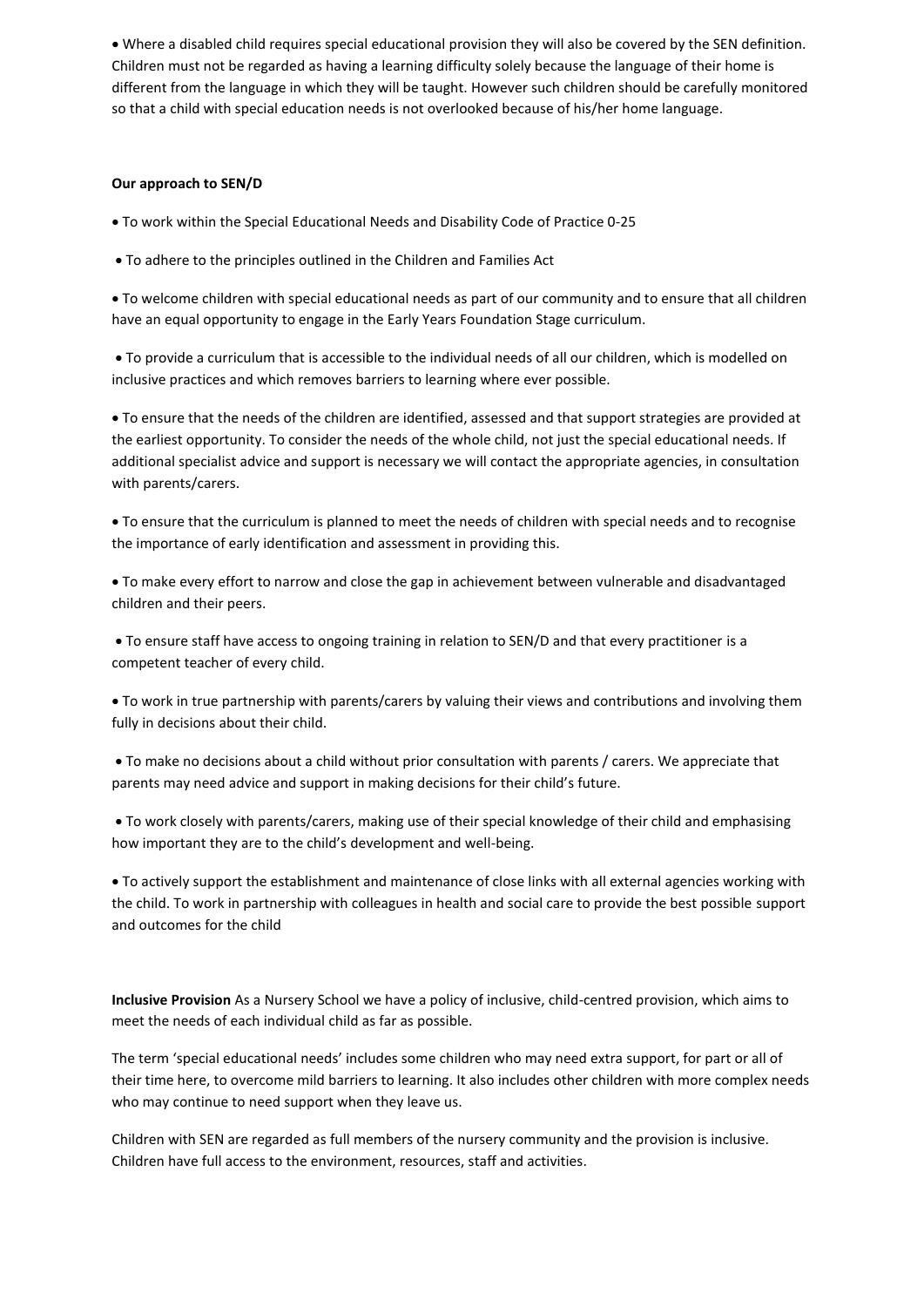#### **Responsibilities of SENCo**

• The day-to-day operation of the special needs policy and co-ordination of provision for the children.

• Identification and assessment, in collaboration with classroom staff, of children who may need additional support.

- To ensure good liaison with parents/carers, staff and other professional or agencies beyond our setting.
- To guide families towards the LA's Local Offer.

• To use person-centred approaches to working closely with parents/carers and to value their key role in achieving positive outcomes for their children.

• To guide and support other practitioners within the setting, advising where appropriate on training and ongoing professional development.

• To ensure that appropriate Individual Target Plans (ITPs) and SEND Support Arrangements are in place.

• To ensure that relevant background information about individual children with SEN is collated, recorded and updated. Storage of information complies with the school's confidentiality protocols.

- To liaise with feeder schools to ensure smooth transition for each child.
- To attend the LA's network meetings in order to keep abreast of local and national changes to SEN policy.

## **Identifying Needs**

In order to identify and meet the needs of the child we consider the needs of the whole child which are broader than just the special educational needs. This leads to a working partnership with parents/carers, and where appropriate, other professionals, to co-produce arrangements to support and address those needs. The SEND Code of Practice 0-25 describes the 4 broad **categories of need**:

• **Communication and Interaction** Children with speech, language and communication needs (SLCN) have difficulty in communicating with others. They have difficulty saying what they want to, understanding what is being said to them or they do not understand or use social rules of communication. The profile for every child with SLCN is different and their needs may change over time. They may have difficulty with one, some or all of the different aspects of speech, language or social communication at different times of their lives. Children with Autistic Spectrum Disorder (ASD), including Asperger's Syndrome, are likely to have particular difficulties with social interaction. They may also experience difficulties with language, communication and imagination, which can impact on how they relate to others.

• **Cognition and Learning** When children learn at a slower pace than their peers, even given an appropriate level of differentiation, support for learning difficulties may be required. Learning difficulties cover a wide range of needs, including:  $\clubsuit$  moderate learning difficulties (MLD),  $\clubsuit$  severe learning difficulties (SLD), where support may be needed in all areas of the curriculum and with mobility and communication; and  $\clubsuit$  profound and multiple learning difficulties (PMLD), where children are likely to have severe and complex learning difficulties as well as a physical disability or sensory impairment;  $*$  specific learning difficulties (SpLD), affect one or more specific aspects of learning. This encompasses a range of conditions such as dyslexia, dyscalculia and dyspraxia.

• **Social, emotional and mental health** Any concerns relating to a child's behaviour should be described as an underlying response to a recognisable need. Children may experience a wide range of social and emotional difficulties which are noticeable in many ways. These may include becoming withdrawn or isolated, as well as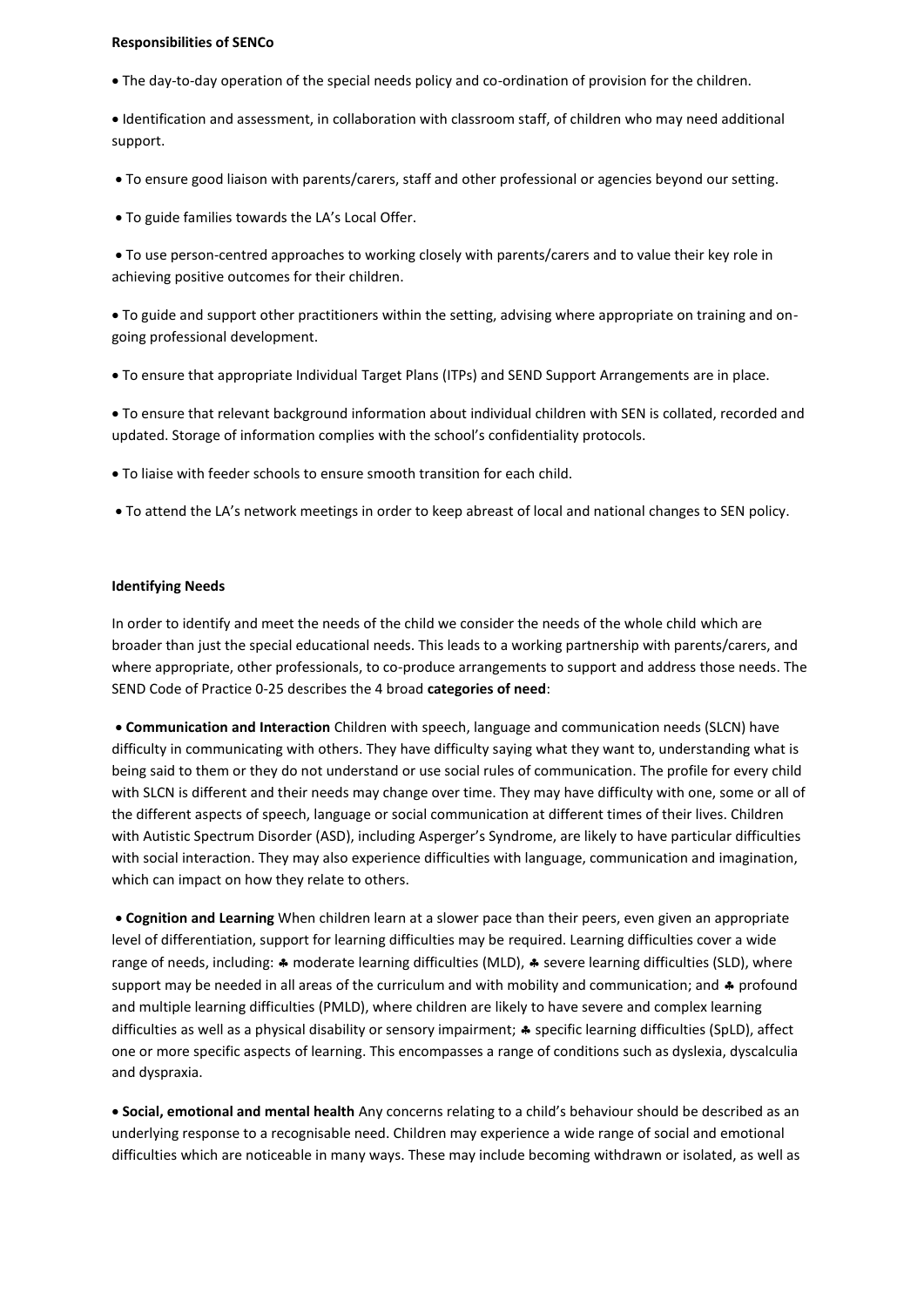displaying challenging, disruptive or disturbing behaviour. Other children may have identified needs such as Attention Deficit Disorder (ADD), Attention Deficit Hyperactive Disorder (ADHD) or Attachment Disorder (AD).

• **Sensory and/or Physical needs** Many children with vision impairment (VI), hearing impairment (HI) or a multi-sensory impairment (MSI) will require specialist support and/or equipment to access the Early Years curriculum. Some children with a physical disability (PD) require additional on-going support and equipment to access all the opportunities available to their peers. Difficulties which may or may not be related to SEN We understand that a delay in learning and development in the Early Years may or may not indicate that a child has SEN, that is, that they have a learning difficulty or disability that calls for special educational provision. Equally, difficult or withdrawn behaviour does not necessarily mean that a child has SEN. However, where there are concerns, there will be an assessment to determine whether there are any causal factors such as an underlying learning or communication difficulty. If it is thought housing, family or other domestic circumstances may be contributing to the presenting behaviour, Children's Centre support may be offered. A multi-agency approach, supported by the use of approaches such as the Early Help Assessment, may also be adopted. The following concerns may impact on a child's progress and attainment but are not in themselves indicators of SEN:

- Attendance and punctuality
- Health and welfare
- English as an additional language
- Being in receipt of Pupil Premium funding
- Being a Looked After Child
- Being the child of a serviceman/woman

## **Assess – Plan – Do – Review**

At the heart of the graduated approach to supporting children with SEN/D is the Assess – Plan – Do – Review cycle.

**Assess** Children starting our nursery are assessed, in an age appropriate manner and in line with Early Years Foundation Stage (EYFS) recommendations, within the first few weeks of entry so that EYFS base line skills can be established and progress planned for and tracked. We ensure we regularly assess all children's needs so that each child's progress and development is carefully tracked and compared to peers and local/national expectations. We listen to the views and experience of parents/carers and the child. In some cases we will draw on other assessments e.g. Ann Locke Development Profile or ABCC Behaviour Profile.

If we are concerned about a child with no previously known needs we will discuss this with parent/carer and record our meeting on an **Expression of Concern** form. We monitor progress carefully and use appropriate strategies as discussed at the meeting. If appropriate, permission may be sought to refer to an outside professional for advice, this might be amongst others the Speech and Language Therapy Service, the Educational Psychologist or Physical and Sensory Support Team.

When a child has identified SEN his/her needs are assessed by the SENCO on entry and any necessary interventions will be implemented as soon as possible. A meeting with the parents /carers and SENCo takes place within the first few weeks in the Autumn term. The child's needs and how best to support them are discussed. Following this, **SEN Support Arrangements** will be put in place including the development of a **One Page Profile** outlining the child's strengths and areas of difficulty. This with ensure all adults involved with the child will know how best to support him/her. If a child meets the criteria for an **Education Health and Care Plan (EHCP)** then an application will be made within the Autumn Term.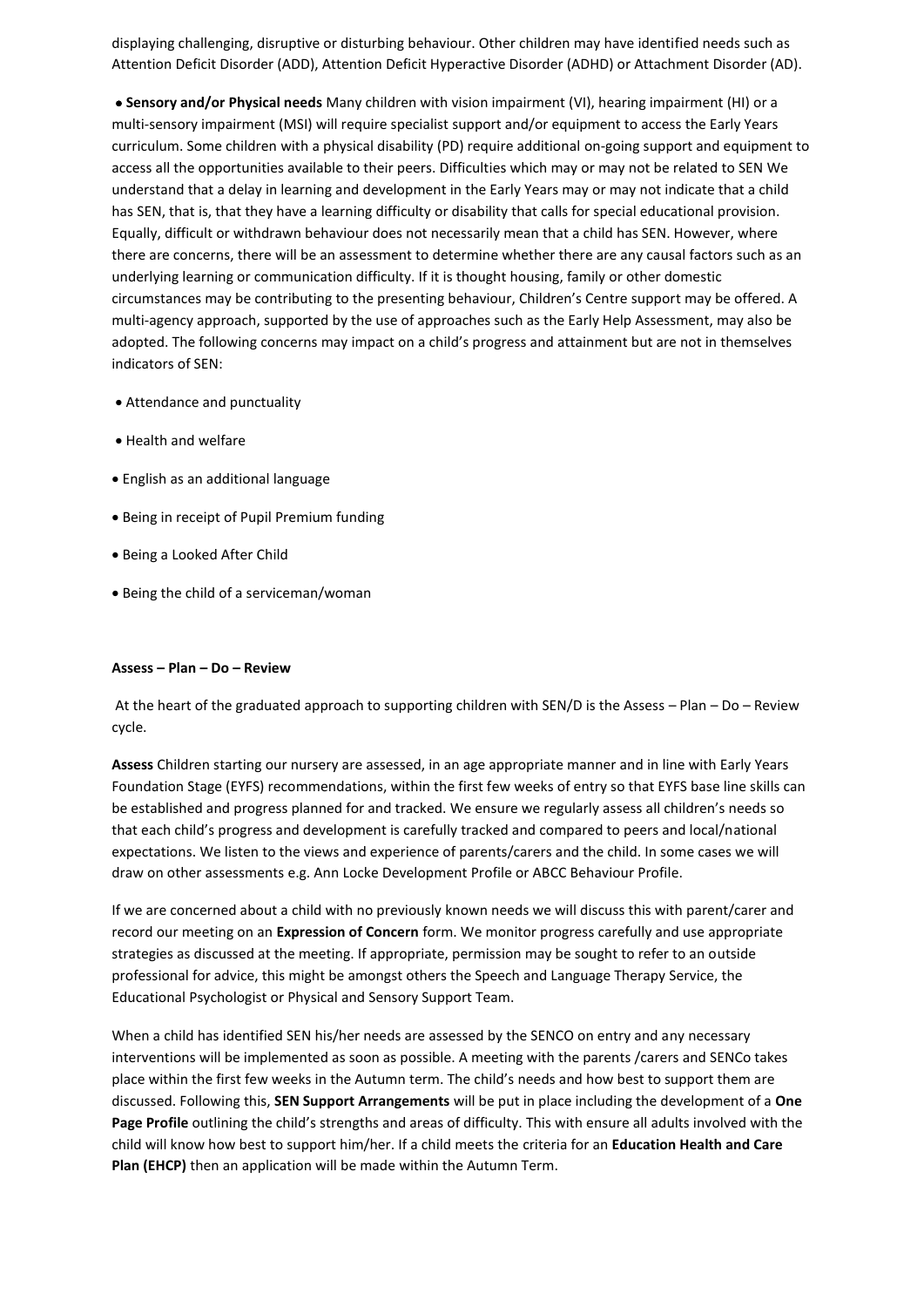## **Plan**

Where SEN/D support is required the Keyworker, SENCO and the parent/carer will put together a plan outlining the adjustments, interventions and support which will be put in place for the child as well as the expected impact on progress and outcomes, including a date when this will be reviewed. This is called an **Individual Target Plan (ITP)** and forms part of the SEN Support Arrangements. Targets for the child will be shared with her/him using child friendly language informally and as appropriate. Children's Centre services may also be accessed to support progress from the home perspective. All staff who work with the child will be made aware of the ISP. Parents will be asked to share in the monitoring of progress, including parent feedback on home learning. At the first stage of SEND support the child's needs are meet under the Enhanced Local Offer. When outside professionals are involved they are categorised as Early Years Band 1.

**Do** The Keyworker is responsible for ensuring the child's learning needs are met on a daily basis, through individualised input and differentiated strategies. She will liaise closely with the SENCo and LSAs who deliver aspects of the plan, and monitor the progress being made. The SENCO will provide support, guidance and advice for the classroom staff. All staff including lunch time supervisors and supply practitioners are made aware of children who have or may have SEN via the One Page Profile which acts as a starting point for discussions as to how best to support the child.

**Review** The effectiveness of support arrangements and impact on the child's progress is constantly monitored by the SENCo, LSAs and Keyworkers. The ISP is seen as a working document which may be adapted in consultation with the SENCo. Parents/carers are encouraged to participate in a review of the ISP half termly; decisions are made in partnership about how to move forward with support for the child. If a child continues to make less than expected progress a referral to appropriate specialist support from outside professionals may be made. This will be fully discussed with parents/carers and the decision made in collaboration. Where, despite having taken relevant and purposeful action to identify, assess and meet the special educational needs of the child, the child has not made expected progress we will consider requesting assessment which may lead to the Local Authority issuing an Education Health and Care Plan (EHCP). Parents/carers will be involved at each stage of this process and the SENCo is able to offer guidance and support as appropriate. Where a child has an EHCP it must be reviewed by the Local Authority as a minimum every 12 months.

#### **Managing the needs of Children on the SEN Register**

• When a child meets criteria to be placed on the SEN Register it is the responsibility of the SENCo to ensure they have an Individual Target Plan (ITP) to meet their specific needs. This is written in collaboration with parents/carers, keyworkers and LSAs.

• Staff meet regularly to discuss children's progress and to share strategies and good practice.

• Every child will be assessed against their targets and these will be discussed and updated at a meeting at least once a term with the parents/carers.

• If a child does not make progress against their targets/outcomes, then the SENCO will collect evidence from outside agencies to support an additional funding request and/or an application for an EHCP.

• If a child has achieved their outcomes then they will be removed from the SEN register after a discussion with the parents/carers.

• It is the responsibility of the SENCo to keep the SEN register up to date and review it once a term.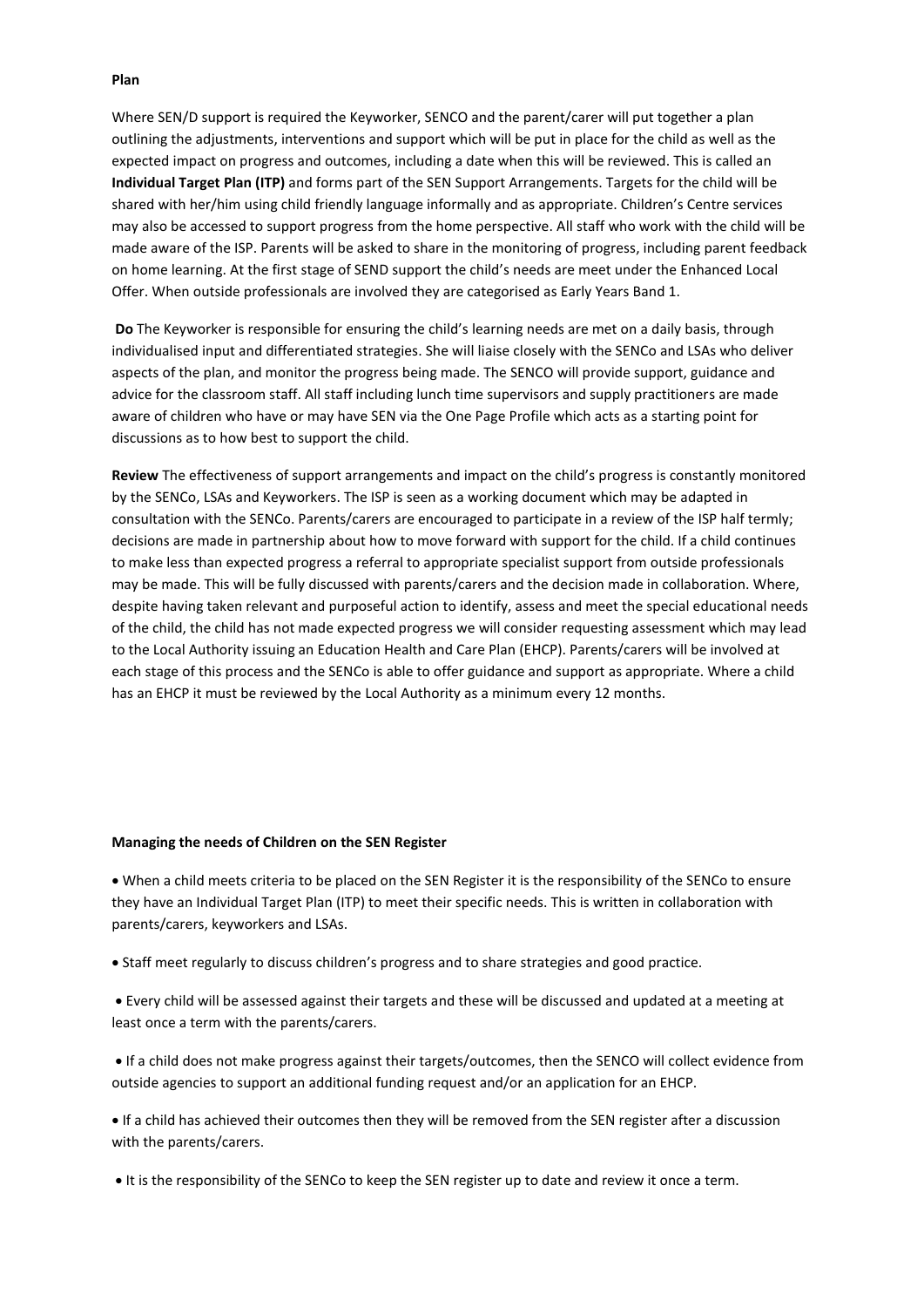## **Additional support for SEN/D support** can take many forms. This could include:

• A special learning programme for the child. This might involve delivering therapy interventions recommended by Speech and Language Therapists or Physiotherapists; or individualised programmes for children diagnosed with Autism; activity breaks or calming strategies;

- Extra help from a teacher
- 1:1 support;
- Making or changing materials/resources and equipment;
- Working with a child in a small group;

• Focused observation of a child and recording observations made sometimes through the use of developmental profiles;

- Helping a child to engage in new activities and social situations in an age appropriate way;
- Additional support at lunchtime;

• Making sure that a child has understood information by simplifying the language used, using picture/symbol prompts, visual time tables, using Makaton or modelling actions and responses;

- Encouraging a child to communicate using Makaton or pictures (PECS);
- Reading a story to a child individually before they hear it in a group; pre-teaching vocabulary;

• Supporting a child with physical or personal care difficulties, such as eating, getting around nursery school safely, toileting or dressing.

## **Supporting parents/carers**

We encourage parents to keep in regular contact and aim to be as accessible as possible; we have an" open door" policy. Our SENCo offers guidance and support through procedures and processes involved in the SEN Support Arrangements and where possible supports parents/carers at multidisciplinary review meetings. Our SENCo supports parents/carers by making them aware of how to access:

- The SEN statement
- Richmond's Local Offer which includes other agencies who provide services and advice.
- Transition to the next phase of schooling.

• Richmond SEND Information, Advice and Support Service (SSIASS) formerly Surrey Partnership with Parents and other specialist support organisations e.g. Autistic Society.

## **Supporting children with medical conditions**

• We recognise that children with medical conditions should be properly supported so that they have full access to education, including nursery outings, outside play, cooking etc.

• If a child has a medical condition an individual healthcare plan will be agreed with the parents/carers.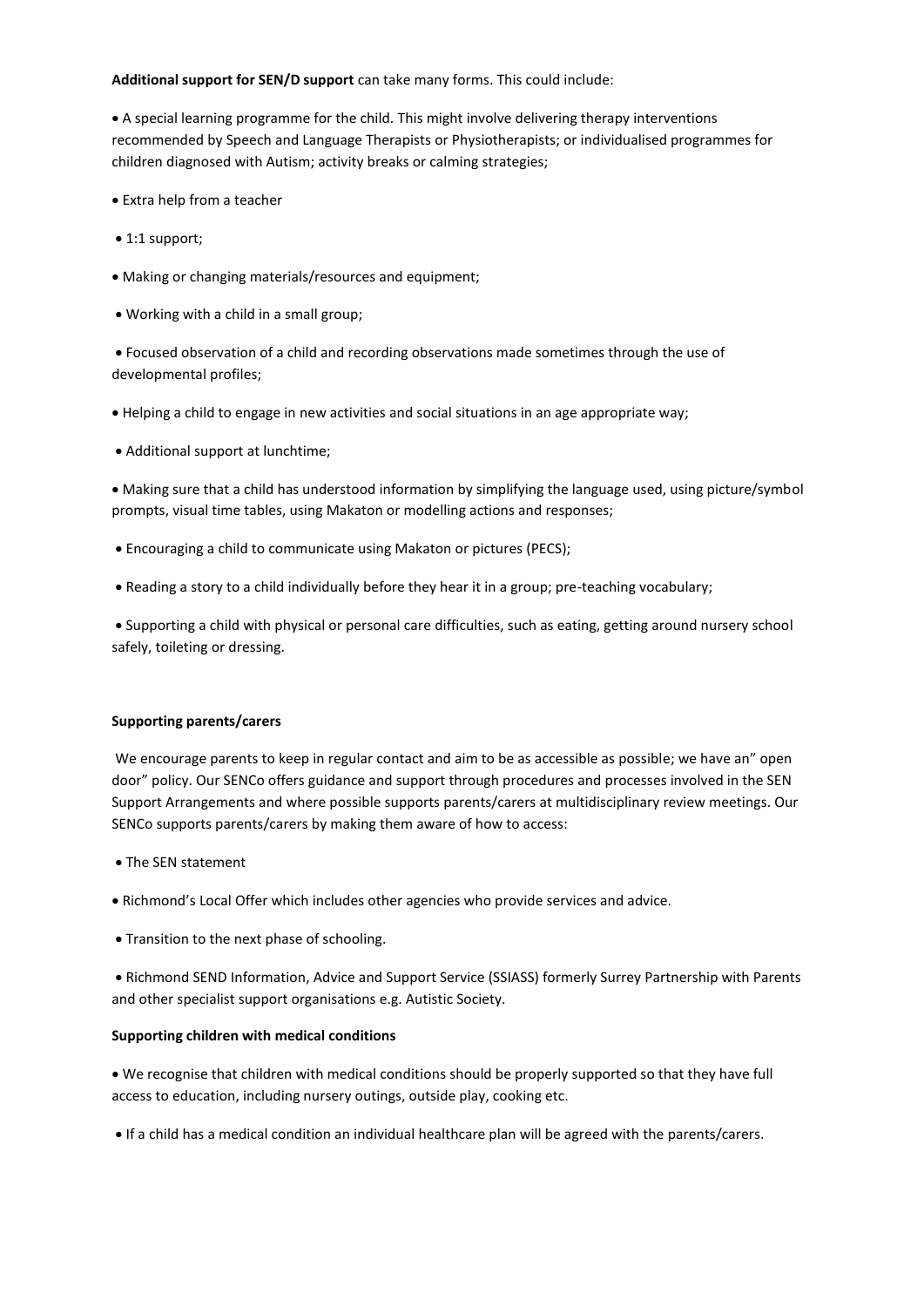• Access to any spaces including changing and toilet facilities will be agreed and parents are asked to share specific routines and strategies with staff.

- Training is given to staff when necessary e.g. Anaphylaxis awareness and Epipen training.
- Children with allergies are listed on a warning notice displayed in key areas of the building.

## **Monitoring and evaluation of SEN/D**

• There is on-going assessment of each child's progress against targets and regular staff meetings to discuss each child's development.

• Learning Journeys are scrutinised; moderation of observations take place and Next Steps are linked to ITP targets.

• The SENCo is part of the Senior Management Team and as such reports progress, developments and challenges as necessary.

• In addition, the SENCo meets regularly with the Head Teacher to update her on children and their next steps. The Head Teacher is responsible for monitoring and evaluating the progress of all children. Her termly Head teacher Report keeps governors and parents up to date with issues related to SEN/D provision.

• The SENCo meets regularly with local networks and the SENCos of the maintained nursery schools in Richmond to share good practice and review provision.

• Before transition to school, parents/carers are invited to complete a questionnaire commenting on the provision we offer, including SEN/D support.

• External audits by OFSTED take place usually every 3 years.

## **Training and development**

We ensure that all staff keep up to date with developments in teaching and provision to meet the needs of children with SEN/D. These include:

• Identifying training needs of staff during appraisal and auditing processes.

• In –house INSET and training for staff delivered by the SENCO and relevant external trainers. This might be delivered by our attached Educational Psychologist, Physical and Sensory Support Specialists, Health Visitors or other specialist agencies.

• SEND policy and practice induction led by the SENCO for new staff to the nursery school.

• The SENCo's own professional development e.g. attendance at SENCO networks, courses, conferences and specialist knowledge and experience.

## **Storing and Managing Information**

Information is securely managed within our own data management system and confidentiality policy. Confidential reports and assessments are secured in a locked filing cabinet. Confidential information is shared with staff and outside professionals on a 'needs to know' basis. Any documents not needed for archive are shredded. SEN/D Support Arrangement documents are given to receiving schools at the transition event.